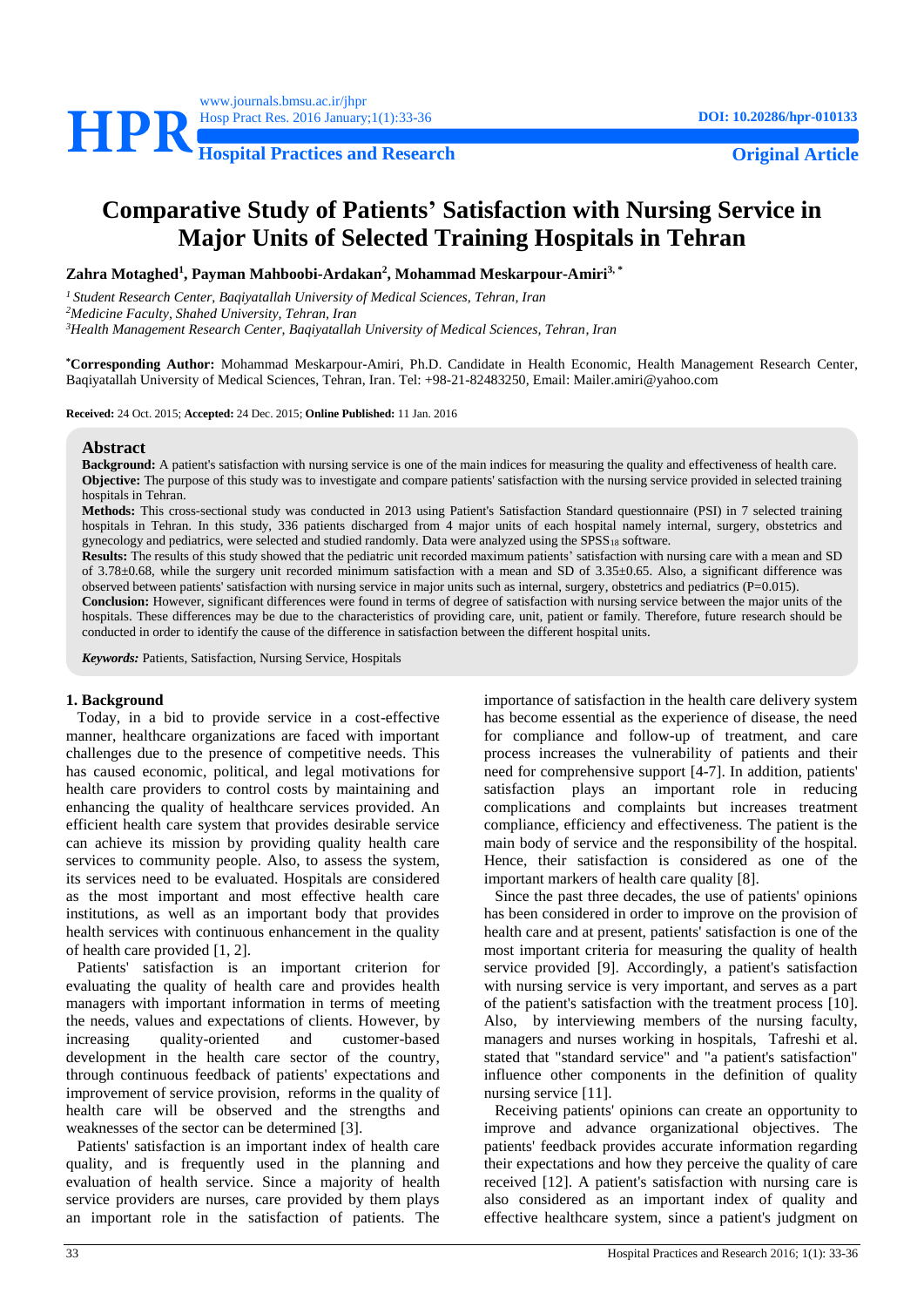I

the whole hospital service may be based on his/her understanding of nursing care [\[13,](#page-3-3) [14\]](#page-3-4). In a study by Joolaee et al., a significant relationship was found between patients' satisfaction with nursing service and their satisfaction with the whole hospital service [\[14\]](#page-3-4).

According to a patient's judgment, the quality of health care, particularly the quality of nursing care, is a subjective and unique phenomenon, in that factors such as unit leadership style, the method of nursing care and the ratio of nurse to patient in the hospitalization unit, diagnosis type, treatment method, previous experiences of a patient, education level, patient authorities, and communications between a patient and staff, may affect a patient's satisfaction [\[11-13\]](#page-3-1).

### **2. Objective**

Patient satisfaction is a complex phenomenon that is influenced by various factors, and is the reflection of patients' opinion on healthcare and service for managers, care providers and patients. Given the importance of a patient's satisfaction in the health system studied, the purpose of the present study was to compare patients' satisfaction with the nursing service provided in selected training hospitals in Tehran.

#### **3. Methods**

This is a cross-sectional study. The study population consisted of patients discharged from 4 major units (internal, surgery, obstetrics, and pediatrics) in 7 selected training hospitals in Tehran in 2013. Since there is no precise information on the level of population satisfied with the nursing service, the level of satisfaction was considered equal to 50%, to obtain the maximum number of samples. Therefore, using a sample size calculation formula and taking into account the statistical reliability of 95%,  $(\alpha=0.05)$  and accuracy coefficient (d=0.055), the sample size was calculated as 317 subjects. Accordingly, with about 95% confidence and error of less than 0.055, a sample of 317 subjects was required.

N= Z21- $\alpha$ /2 P (1-P)/d2 = (1.96)2 (0.5) (0.5)/ (0.055)2  $=317$ 

In this study, a total of 336 hospitalized patients who were discharged after being admitted for at least three days, were selected randomly from the internal, surgery, obstetrics and pediatrics units. The inclusion criteria include having full consciousness and appropriate physicalmental condition. Also, for children who could not answer questions, the questionnaire was completed by their parents or legal guardian.

Patient Satisfaction Instrument questionnaire (PSI), whose reliability and validity have been confirmed in previous studies, was used as a tool for data collection [\[15\]](#page-3-5). The questionnaire consisted of two main parts: The first part included patients' demographic characterizations (age, gender, marital status, education level, etc.); while the second part included some questions on a patient's level of satisfaction with care in three aspects: technicalprofessional, trust and patient training. Also, the questionnaire was divided based on the Likert scale (very poor 1, poor 2, appropriate 3, good 4, and very good 5).

The questionnaire was completed by direct conversation with the patients. The patients' informed consents were obtained before entering the study. Also, the patients were assured of the confidentiality of their personal information

in all steps of conducting the study and reporting the results. Finally, the data collected were analyzed using the SPSS software version18 and F-ANOVA test.

#### **4. Results**

A total of 56.25% of the studied patients were male and 37.5% were over 60 years old. Moreso, 18.75% of the studied patients had higher education and 70.23% were married. Also, 27.38, 26.79, 26.79 and 22.02% of the studied patients were hospitalized in the internal, surgery, obstetrics and pediatric units, respectively. The patients' demographic characteristics are shown in [Table 1.](#page-1-0)

According to the findings of the present study, the levels of whole satisfaction of patients with nursing care provided in units of internal medicine, surgery, obstetrics and pediatrics with a maximum score of 5 were 3.52, 3.35, 3.59 and 3.78, respectively. The maximum level of patients' satisfaction with nursing care was ascribed to the pediatric unit with a mean and SD of 3.78±0.68. In addition, the minimum level of satisfaction was ascribed to the surgery unit with a mean and SD of 3.35±0.65.

|  |  | Table 1. Demographic characteristics of patients |  |
|--|--|--------------------------------------------------|--|
|--|--|--------------------------------------------------|--|

<span id="page-1-0"></span>

| <b>Demographic Variable</b> | <b>Status</b>     | $n$ (%)     |
|-----------------------------|-------------------|-------------|
| Gender                      | Female            | 147 (43.75) |
|                             | Male              | 189 (56.25) |
|                             | Under 20 y        | 84 (25)     |
|                             | $20 - 40y$        | 70 (20.83)  |
| Age                         | 40-60 $y$         | 56 (16.67)  |
|                             | Over $60y$        | 126 (37.50) |
|                             | <b>Illiterate</b> | 60 (17.86)  |
| <b>Education</b>            | Under Diploma     | 112 (33.33) |
|                             | Diploma           | 101 (30.06) |
|                             | University        | 63 (18.75)  |
|                             | Internal          | 92 (27.38)  |
| Unit                        | Surgery           | 90 (26.79)  |
|                             | <b>Obstetrics</b> | 80 (23.81)  |
|                             | Pediatrics        | 74 (22.02)  |

The pediatric unit in all three aspects of satisfaction, including technical-professional, trust and patient education was demonstrated to have the highest level of satisfaction as 3.62, 3.81 and 3.91, respectively. Also, a statistically significant difference was observed between the level of patients' satisfaction with nursing service in major units including internal, surgery, obstetrics and pediatrics (P=0.015) [\(Table 2\)](#page-1-1).

<span id="page-1-1"></span>**Table 2.** A patients' satisfaction with nursing care in different units

| Care               | <b>Technical-</b>   | <b>Trust</b>    | <b>Patient</b>  | <b>Total</b>    |  |
|--------------------|---------------------|-----------------|-----------------|-----------------|--|
| Unit               | <b>Professional</b> |                 | <b>Training</b> |                 |  |
| <b>Internal</b>    | $3.81 \pm 0.65$     | $3.55\pm0.61$   | $3.21 \pm 0.67$ | $3.52 \pm 0.64$ |  |
| <b>Surgery</b>     | $3.58\pm0.62$       | $3.36\pm0.64$   | $3.11 \pm 0.69$ | $3.35 \pm 0.65$ |  |
| <b>Obstetrics</b>  | $3.21 \pm 0.71$     | $3.75 \pm 0.61$ | $3.81 \pm 0.67$ | $3.59 \pm 0.66$ |  |
| <b>Pediatrics</b>  | $3.62 \pm 0.43$     | $3.81 \pm 0.73$ | $3.91 \pm 0.87$ | $3.78 \pm 0.68$ |  |
| <b>Test result</b> | $F = 3.78$          |                 |                 |                 |  |
|                    | $P=0.015$           |                 |                 |                 |  |

#### **5. Discussion**

According to the results of the present study, in all studied units, the score of satisfaction with nursing service was higher than the average level (2.5). Accordingly, the status of satisfaction with nursing service was at a relatively desirable level. The results of this study are in line with the quantitative findings of Merkouris et al. [\[13\]](#page-3-3) on the internal, surgery and general units of two hospitals in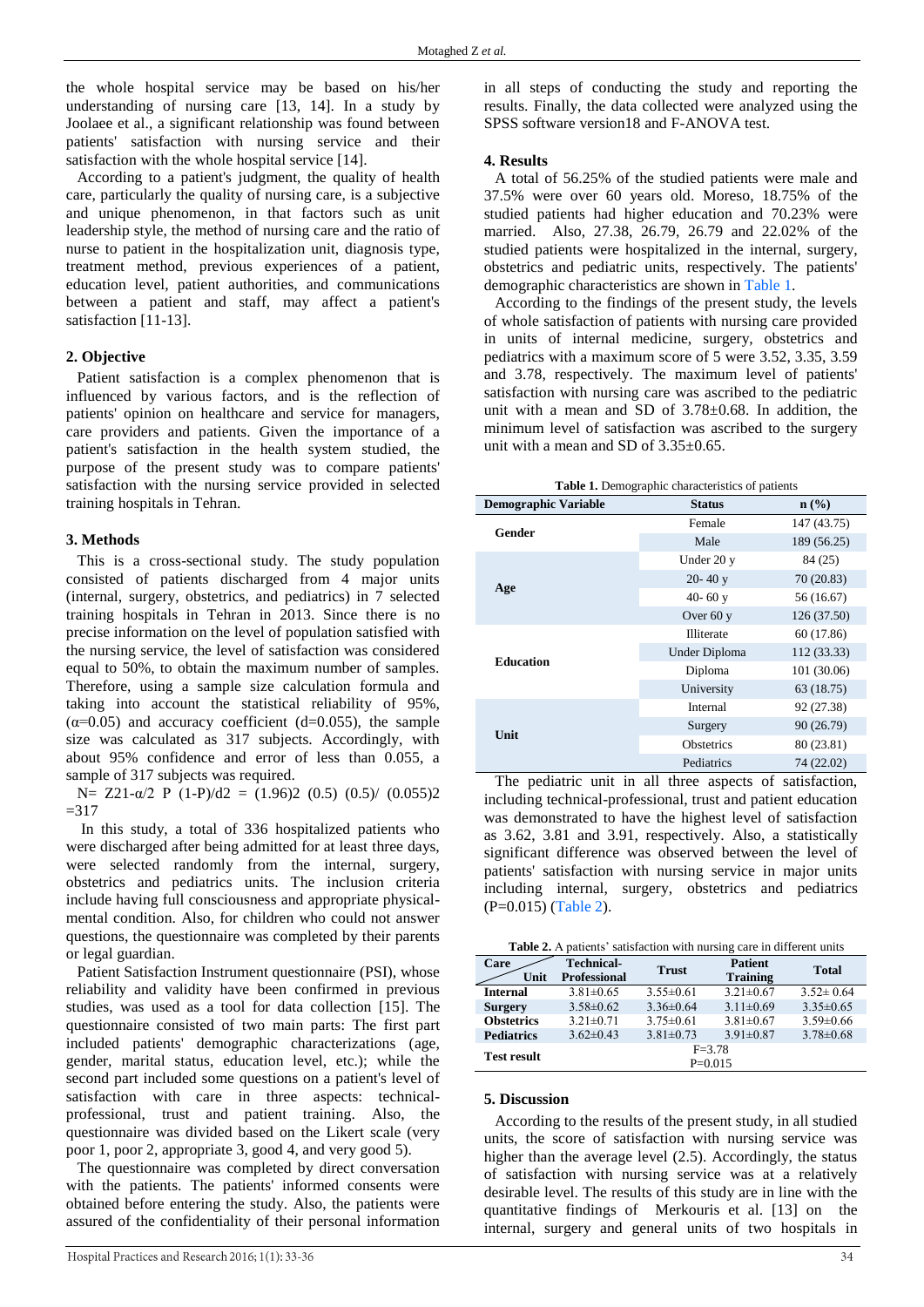Athens. In their study, the average total satisfaction of patients with nursing care was moderate. According to the findings of Liu and Wang [\[16\]](#page-3-6), in units of internal, surgery, obstetrics and the elderly, the average satisfaction of patients with nursing care was 3.99 with SD of 0.84. Also, in a study conducted by Hajinezhad on internal and surgery units of the training hospitals of Iran University of Medical Sciences, it was shown that the average patients' satisfaction with nursing care was 3.39 with SD of 0.63. In this study, the scale of professional knowledge and skill had the highest score while patient training had the lowest [\[12\]](#page-3-2).

In Seidi et al.'s [\[17\]](#page-3-7) study, satisfaction with nursing staff service by patients hospitalized in the internal and surgery units of 2 Qom hospitals was 74%. According to the study of Azami and Akbarzadeh [\[18\]](#page-3-8), 77% of the patients hospitalized were satisfied with the service provided by the nursing staff. Mogharab and Mahmoudi Rad [\[19\]](#page-3-9) investigated the level of patients' satisfaction with nurses' training skills in the internal and surgery units of Imam Reza hospital in Birjand. In their study, it was found that 12.8% of the patients were highly satisfied with nurses' training skills, 56.8% were satisfied on average and 30.4% had low level of satisfaction. However, the level of satisfaction was higher in patients hospitalized in the surgery unit. In a study conducted by Shahri et al. [\[20\]](#page-3-10) on units of internal, surgery, obstetrics, emergency and pediatrics in Sabzevar hospitals, in total, 92.41% of the patients were satisfied with the service provided in the centers, but the most satisfaction was ascribed to nursing staff. The findings of Joolaee et al.'s [\[21\]](#page-3-11) study on clinic units of emergency and hospitalization in four hospitals that are affiliated to the University of Medical Sciences in Iran, showed that the total satisfaction of patients hospitalized was 68.7%, and the maximum percentage of satisfaction with nursing care was 85.1. Also, the study of Walsh [\[22\]](#page-3-12) showed a relatively high level of satisfaction with nursing care, in which 59% of the patients reported satisfaction of over 90% with nursing care. In 2007, Joolaee et al. [\[14\]](#page-3-4) conducted a study on training hospitals of selected cities in the country and showed that 39.7% of studied patients were satisfied with nursing service and 36% of them in general were highly satisfied with the service provided in the studied hospitals. The researchers reported a significant relationship between patients' satisfaction with nursing service and total hospital service.

In the present study, it was shown that the average patients' satisfaction with nursing care in pediatrics unit with a score of  $3.78 \pm 0.68$ , was higher than other units. Thus, this can be attributed to ratios close to the standard "patient- nurse" or the method of providing care or the high sensitivity of a patient family in this unit. In some general units, such as the surgery unit, due to high working pressure (high ratio of patient- nurse), nursing staff can only have the opportunity to perform common tasks to a patient (investigating vital signs, acceptance, dressing, medication, visit, writing reports, etc.) regardless of patient-centered care. Under such conditions, there is no adequate opportunity to provide high quality care.

One of the limitations of the present study on patients' satisfaction with nursing service is that only 4 major units (internal, surgery, obstetrics and pediatrics) of hospitals were studied. More accurate evaluation of the status of patients' satisfaction with nursing service needs to consider all units. Also, in the present study, data were not analyzed according to the hospitals. Certainly, data analysis

according to the hospitals can have more useful information about the quality of care provided in a hospital, especially for managers of medical centers and other beneficiaries. Finally, it should be noted that a patient's satisfaction is a complex phenomenon and is influenced by different cultural, economic and social factors. Therefore, it is more important to identify factors affecting the level of satisfaction. In addition, investigating the status of satisfaction with care in each socio-economic group can provide more useful information. The aforementioned are considered as the most important limitations of this study.

## **6. Conclusion**

The results of this study showed that although satisfaction with nursing care is at a relatively desirable level, it is still far from complete satisfaction. Increasing the technical and professional capabilities of nurses, promotes awareness in terms of patient-nurse mutual rights and increased patient's trust on medical staff, improved satisfaction with health care. However, significant differences were found in terms of satisfaction with nursing service between the major hospital units. These differences can be due to the characteristics of providing care, the unit, patient and/ or family. The cause of the differences and the contribution of each cause in the reduction of a patient's satisfaction should be considered in future studies.

## **Acknowledgments**

The authors express their gratitude to the "Clinical Research Development Unit" of Baqiyatallah Hospital, for their kind cooperation.

## **Authors' Contributions**

All authors were involved in every stage of this study.

## **Conflict of Interest**

The authors declared no conflict of interest.

## **References**

- <span id="page-2-0"></span>1. Chen Y, Liu J, Xiao S, Liu X, Tang X, Zhou Y. Model construction of nursing service satisfaction in hospitalized tumor patients. Int J Clin Exp Med. 2014;7(10):3621-9.
- <span id="page-2-1"></span>2. Montori VM, Tweedy DA, Vogelsang DA, Schryver PG, Naessens JM, Smith SA. Performance of the provider satisfaction inventory to measure provider satisfaction with diabetes care. Endocr Pract. 2002;8(3):191-8. [\[DOI\]](http://dx.doi.org/10.4158/EP.8.3.191)
- <span id="page-2-2"></span>3. Hatchett R, McLaren S, Corrigan P, Filer L. An evaluation of a specialist nursing service for adult patients with congenital heart disease. Int J Nurs Pract. 2015;21(5):556-65. [\[DOI\]](http://dx.doi.org/10.1111/ijn.12300)
- <span id="page-2-3"></span>4. Al-Momani MM. Gap Analysis between Perceptions and Expectations of Medical-Surgical Patients in a Public Hospital in Saudi Arabia. Med Princ Pract. 2016;25(1):79-84. [\[DOI\]](http://dx.doi.org/10.1159/000441000)
- 5. Rahmqvist M. Patient satisfaction in relation to age, health status and other background factors: a model for comparisons of care units. Int J Qual Health Care. 2001;13(5):385-90. [\[DOI\]](http://dx.doi.org/10.1093/intqhc/13.5.385)
- 6. Zaboli R, Zarandi MRS, Ayoubian A. A comparison of service quality in teaching and non-teaching hospitals: the Gap Analysis. Int J Travel Med Glob Health. 2015;3(1):37-41.
- 7. Ayoubian A, Dopeykar N, Mehdizadeh P, Hoseinpourfard M, Izadi M. Surveying the Quality of Care Services in a Military Health Center According to the SERVQUAL Model. J Mil Med. 2015;16(4):225-9.
- <span id="page-2-4"></span>8. Pines JM, Iyer S, Disbot M, Hollander JE, Shofer FS, Datner EM. The effect of emergency department crowding on patient satisfaction for admitted patients. Acad Emerg Med. 2008;15(9):825-31. [\[DOI\]](http://dx.doi.org/10.1111/j.1553-2712.2008.00200.x)
- <span id="page-2-5"></span>9. Mitchell PH, Ferketich S, Jennings BM. Quality health outcomes model. J Nurs Scholarsh. 1998;30(1):43-6. [\[DOI\]](http://dx.doi.org/10.1111/j.1547-5069.1998.tb01234.x)